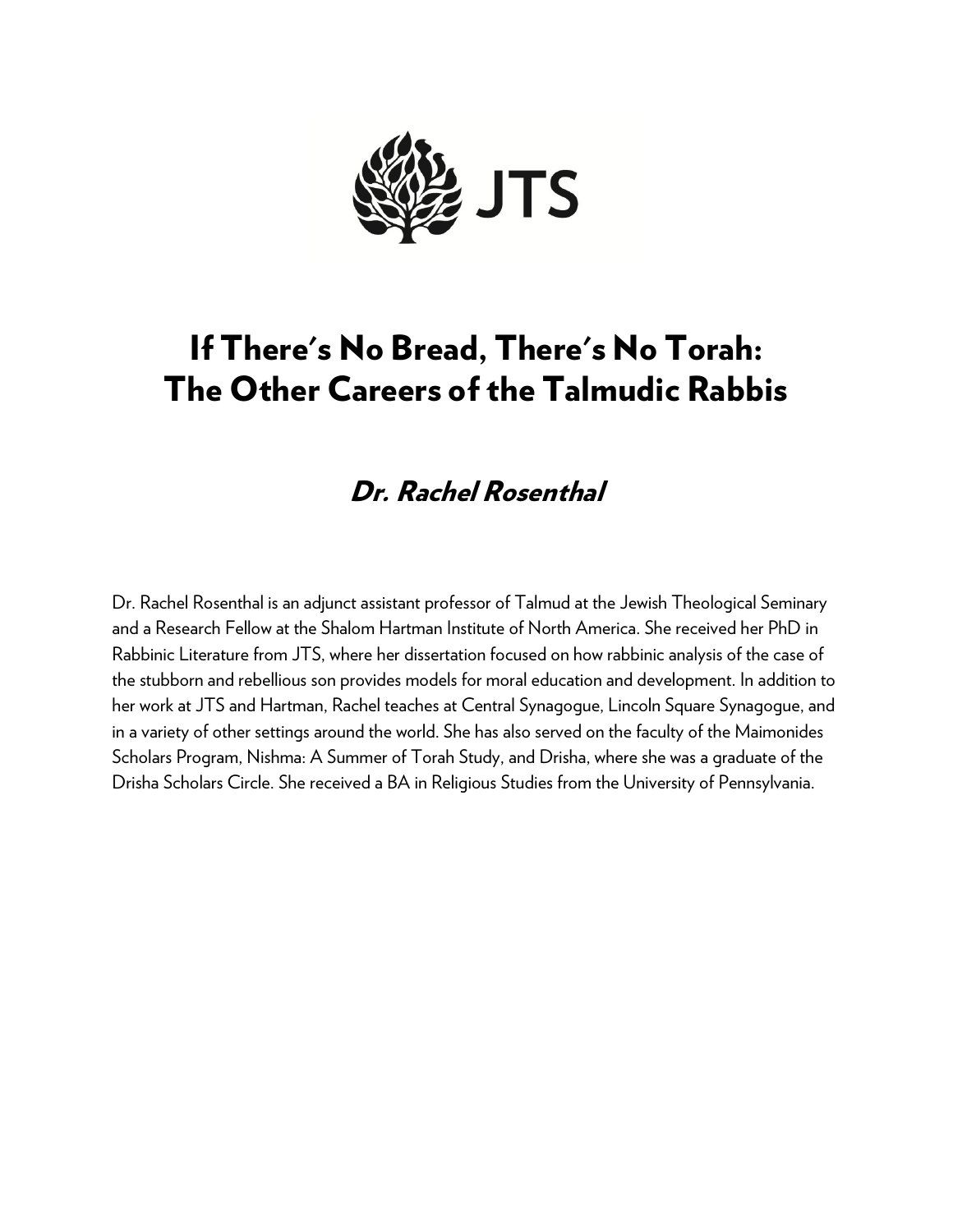## **If There's No Bread, There's No Torah: The Other Careers of the Talmudic Rabbis**

| <b>Avot d'Rabi Natan Version A Chapter 11</b>                                                                                                                                                                                                                                                                                                     | מסכתות קטנות מסכת אבות דרבי נתן<br>נוסחא א פרק יא                                                                                                                                                                      |
|---------------------------------------------------------------------------------------------------------------------------------------------------------------------------------------------------------------------------------------------------------------------------------------------------------------------------------------------------|------------------------------------------------------------------------------------------------------------------------------------------------------------------------------------------------------------------------|
| Love work: what does this entail? This teaches<br>that a person should love work, and a person<br>should not hate work, because just as the Torah<br>was given as a covenant, so too work was given<br>as a covenant, as it says, "Six days you shall<br>labor and do all of your work, and the seventh<br>day is Shabbat for the Lord your God." | אהוב את המלאכה כיצד מלמד שיהא אדם<br>אוהב את המלאכה ואל יהיה [אדם] שונא<br>את המלאכה שכשם שהתורה נתנה בברית<br>כך המלאכה נתנה בברית שנאמר ששת<br>ימים תעבוד ועשית כל מלאכתך ויום<br>השביעי שבת לה' אלהיך (שמות כ' ט'): |

| <b>Babylonian Talmud Nedarim 49b</b>                                                                                                                                                                                                                                                                              |                                                                                                                                                                                                                                                            |
|-------------------------------------------------------------------------------------------------------------------------------------------------------------------------------------------------------------------------------------------------------------------------------------------------------------------|------------------------------------------------------------------------------------------------------------------------------------------------------------------------------------------------------------------------------------------------------------|
| When Rabbi Yehuda would go to the study hall<br>he would carry a pitcher on his shoulder,<br>saying: Labor is great, as it brings honor to the<br>laborer who performs it. Rabbi Shimon would<br>carry a basket on his shoulder, saying: Labor is<br>great, as it brings honor to the laborer who<br>performs it. | ַרַבִּי יְהוּדָה כַּד אָזֵיל לְבֵי מְדְרָשָׁא שָׁקֵיל<br>גּוּלְפָּא עַל כַּתְפִּיהּ אָמַר גְּדוֹלָה מְלָאכָה<br>שַׁמְּכַבֶּדֶת אֶת בְּעָלֶיהָ רַבִּי שְׁמְעוֹן שָׁקֵיל צַנָּא<br>עַל כַּתְפֵּיהּ אָמַר גְּדוֹלָה מְלָאכָה שֶׁמְּכַבֶּדֶת<br>אֵת בִּעֲלֵיהָ |

| Babylonian Talmud Kiddushin 82b                                                                                                                                                                                                                                                                                                                                                                                                                                                                                                                                                                                                                                                                                                 | תלמוד בבלי מסכת קידושין פב עמוד                                                                                                                                                                                                                                                                                                                                                                                                                                                                                                                         |
|---------------------------------------------------------------------------------------------------------------------------------------------------------------------------------------------------------------------------------------------------------------------------------------------------------------------------------------------------------------------------------------------------------------------------------------------------------------------------------------------------------------------------------------------------------------------------------------------------------------------------------------------------------------------------------------------------------------------------------|---------------------------------------------------------------------------------------------------------------------------------------------------------------------------------------------------------------------------------------------------------------------------------------------------------------------------------------------------------------------------------------------------------------------------------------------------------------------------------------------------------------------------------------------------------|
| It is taught: Rabbi Shimon ben Elazar says: I never<br>saw a deer who dries figs, nor a lion a porter, nor a<br>fox a storekeeper. And yet they earn their<br>livelihood without anguish. But all these were<br>created only to serve me, and I was created to<br>serve the One Who formed me. If these, who were<br>created only to serve me, earn their livelihood<br>without anguish, then is it not right that I, who<br>was created to serve the One Who formed me,<br>should earn my livelihood without anguish? But I<br>have committed evil actions and have lost my<br>livelihood, as it is stated: "Your iniquities have<br>turned away these things, and your sins have held<br>back good from you" (Jeremiah 5:25). | תַּנְיָא רַבִּי שָׁמְעוֹן בֶּן אֶלְעָזָר אוֹמֵר מִיָּמַי<br>לֹא רַאִיתִי צִבִי קַיַּיץ וַאֲרִי סַבָּל וְשׁוּעַל<br>הֵגְוַנִי וְהֵם מְתִפַּרְנְסִים שֶׁלֹּא בְּצַעַר וְהֵם<br>לֹא נִבְרָאוּ אֱלַא לְשָׁמָּשֶׁנִי וַאֲנִי נִבְרֵאתִי<br>לְשָׁמֵשׁ אֵת קוֹנִי מַה אֵלוּ שֵׁלֹּא נִבְרְאוּ<br>אֵלַא לְשַׁמִּשֵׁנִי מְתִפַּרְנָסִים שֵׁלֹּא בְּצַעַר<br>וַאֲנִי שֶׁנִּבְרֵאתִי לְשַׁמֵּשׁ אֶת קוֹנִי אֵינוֹ דִּין<br>שֶׁאֶתְפַּרְנֵס שֶׁלֹּא בְּצַעַר אֶלָא שֶׁהָרֵעוֹתִי<br>אֶת מַעֲשַׂי וְקִיפַּחְתִּי אֶת פַּרְנָסָתִי שֶׁנֶאֱמַר<br>עֲוֹנוֹתֵיכֵם הָטּוּ |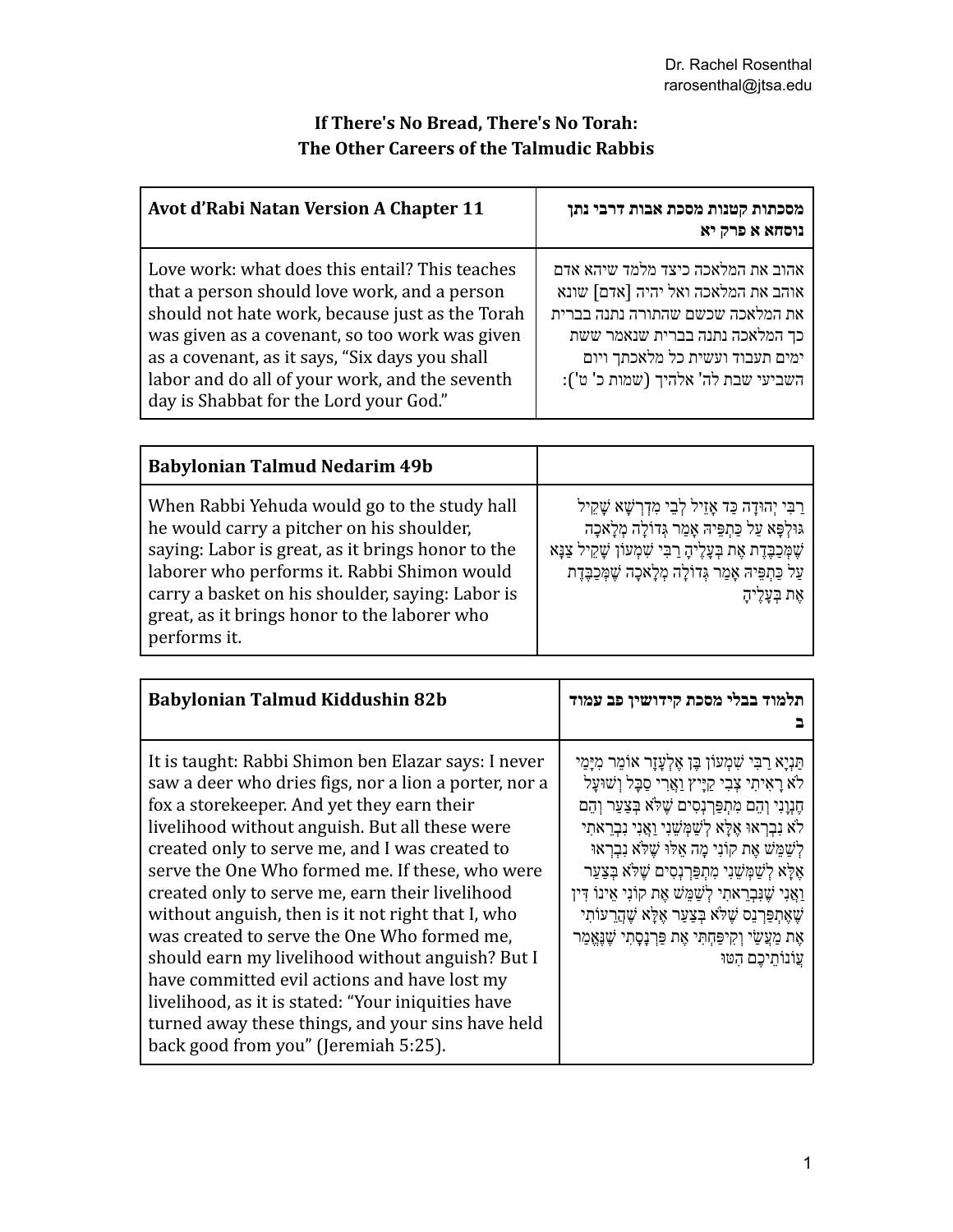| <b>Babylonian Talmud Pesachim 113a</b>                                                                                                                                                                                                                                                                                                                                                                                                                                                                              |                                                                                                                                                                                                                                                                                                                                     |
|---------------------------------------------------------------------------------------------------------------------------------------------------------------------------------------------------------------------------------------------------------------------------------------------------------------------------------------------------------------------------------------------------------------------------------------------------------------------------------------------------------------------|-------------------------------------------------------------------------------------------------------------------------------------------------------------------------------------------------------------------------------------------------------------------------------------------------------------------------------------|
| [Rav said]: dates in your storeroom, run to the<br>brewery. And how many dates should one keep<br>for himself? Rava said: Up to three se'a. Rav<br>Pappa said: If I were not a beer manufacturer I<br>would not have become wealthy. Some say that<br>it was Rav Hisda who said: If I were not a beer<br>manufacturer I would not have become<br>wealthy. What is the meaning of the word<br>sudana, the Aramaic term for a brewer? Rav<br>Hisda said: A pleasant secret [sod na'e] and acts<br>of loving kindness. | תַּמְרֵי בַּחֲלוּזָךְ — לְבֵית סוּדָנָא רְהוֹט. וְעַד<br>כַּמָּה? אָמַר רָבָא: עַד תְּלַת סְאָה. אָמַר רַב<br>ַפָּפָא: אִי לָא דְּרְמַאי שָׁכְרָא לָא אִיעַתַּרִי.<br>אִיכָּא דְאָמְרִי, אָמַר רַב חִסְדָא: אִי לַא דִּרְמַאי<br>שָׁכְרָא לָא אִיעַתַּרִי: מַאי ״סוּדָנָא״? אַמַר רַב<br>חִסְדָא: סוֹד נַאֱה, וּגִמְילוּת חֲסָדִים. |

| <b>Babylonian Talmud Yoma 35b</b>                                                                                                                                                                                                                                                                                                                                                                                                                                                                                                                                                                                  | תלמוד בבלי מסכת יומא לה עמוד ב                                                                                                                                                                                                                                                                                                                                                                                                                                           |
|--------------------------------------------------------------------------------------------------------------------------------------------------------------------------------------------------------------------------------------------------------------------------------------------------------------------------------------------------------------------------------------------------------------------------------------------------------------------------------------------------------------------------------------------------------------------------------------------------------------------|--------------------------------------------------------------------------------------------------------------------------------------------------------------------------------------------------------------------------------------------------------------------------------------------------------------------------------------------------------------------------------------------------------------------------------------------------------------------------|
| They told him about Hillel the Elder, who every<br>day would work and earn a Tarphik. Half of it<br>he would give to the keeper of the Beit Midrash,<br>and half of it for his sustenance and the<br>sustenance of the people of his household.<br>One time, he was not able to earn [anything]<br>and the keeper of the Beit Midrash would not<br>allow him to enter. He went up and sat on the<br>skylight so that he could hear the words of the<br>Living God from the mouths of Shemaya and<br>Avtalyon.<br>They said that day was the eve of Shabbat and<br>in the time of Tevet [i.e. the winter], and snow | אמרו עליו על הלל הזקן שבכל יום ויום<br>היה עושה ומשתכר בטרפעיק, חציו היה<br>נותן לשומרבית המדרש, וחציו לפרנסתו<br>ולפרנסת אנשי ביתו.<br>פעם אחת לא מצא להשתכר, ולא הניחו<br>שומר בית המדרש להכנס. עלהונתלה וישב<br>על פי ארובה כדי שישמע דברי אלהים<br>חיים מפי שמעיה ואבטליון.<br>אמרו: אותו היום ערב שבת היה, ותקופת<br>טבתהיתה, וירד עליו שלג מן השמים.<br>כשעלה עמוד השחר אמר לו שמעיה<br>לאבטליון: אבטליון אחי! בכל יום הבית<br>מאיר, והיום אפל,שמא יום המעונן הוא? |
|                                                                                                                                                                                                                                                                                                                                                                                                                                                                                                                                                                                                                    |                                                                                                                                                                                                                                                                                                                                                                                                                                                                          |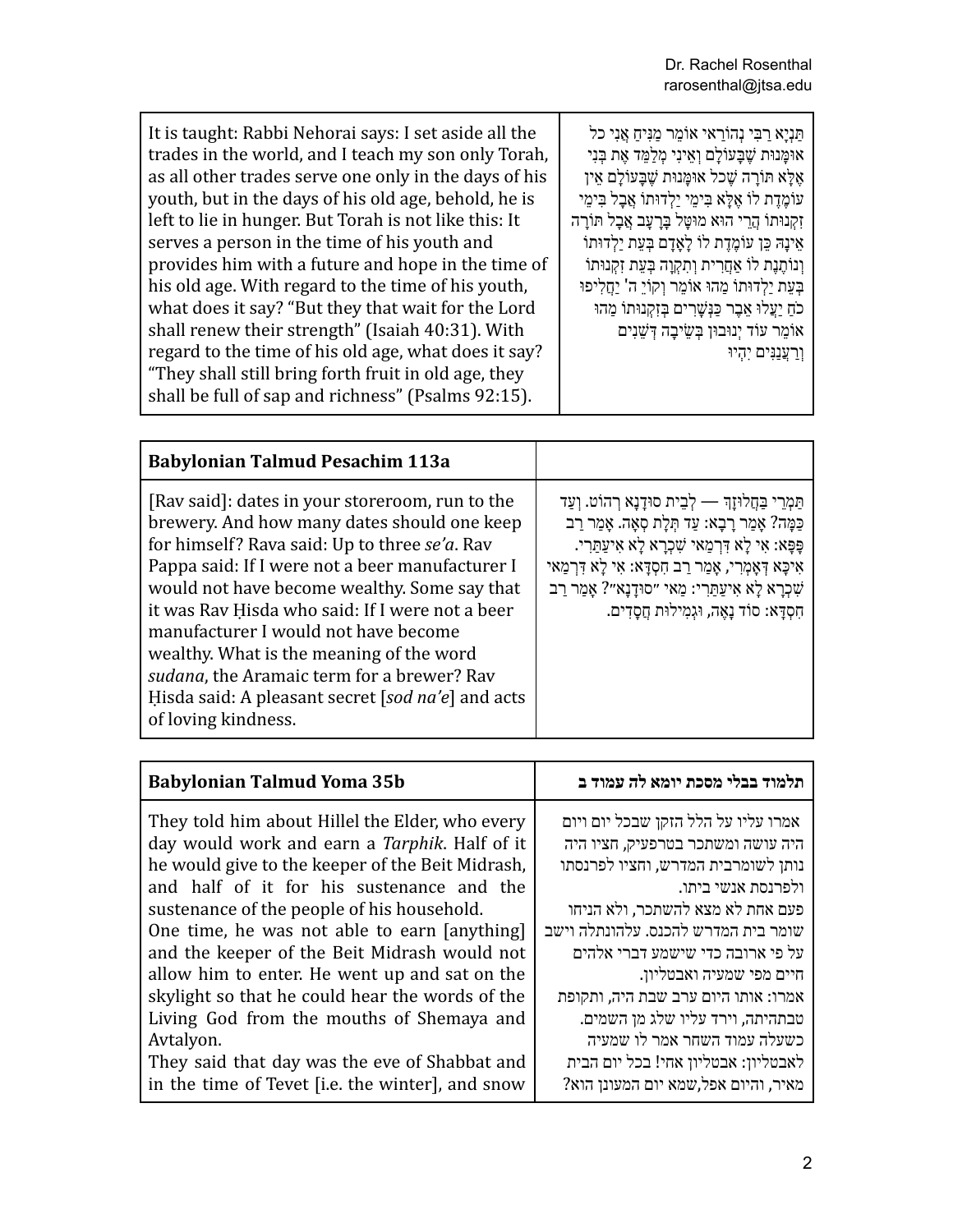| fell down on him from the sky. When dawn<br>came, Shemaya said to Avtalyon, "Avtalyon my<br>brother, on every day the house [of study] is<br>illuminated, and today it is dark. Perhaps it is a<br>cloudy day. Their eyes glanced and saw the<br>image of a man on the skylight. They went up<br>and found him under three <i>amot</i> of snow. They | הציצו עיניהן וראו דמות אדם בארובה, עלו<br>ומצאו עליו רום שלש אמות שלג. פרקוהו,<br>והרחיצוהו,וסיכוהו, והושיבוהו כנגד<br>המדורה. אמרו: ראוי זה לחלל עליו את<br>השבת. |
|------------------------------------------------------------------------------------------------------------------------------------------------------------------------------------------------------------------------------------------------------------------------------------------------------------------------------------------------------|--------------------------------------------------------------------------------------------------------------------------------------------------------------------|
| undressed him and bathed him and anointed<br>him and placed him next to the fire. They said,<br>"It is appropriate to desecrate Shabbat for this<br>one."                                                                                                                                                                                            |                                                                                                                                                                    |

| <b>Babylonian Talmud Taanit 21a</b>                                                                                                                                                                                                                                                                                                                                                                                                                                                                                                                                       |                                                                                                                                                                                                                                                                                                               |
|---------------------------------------------------------------------------------------------------------------------------------------------------------------------------------------------------------------------------------------------------------------------------------------------------------------------------------------------------------------------------------------------------------------------------------------------------------------------------------------------------------------------------------------------------------------------------|---------------------------------------------------------------------------------------------------------------------------------------------------------------------------------------------------------------------------------------------------------------------------------------------------------------|
| Ilfa and Rabbi Yohanan studied Torah, they became<br>very hard-pressed for money. They said: Let us get<br>up and go and engage in commerce, and we will<br>fulfill, with regard to ourselves, the verse: "Although<br>there should be no needy among you"<br>(Deuteronomy 15:4). They went and sat under a<br>dilapidated wall and were eating bread, when two<br>ministering angels arrived.                                                                                                                                                                            | אילפא ור' יוחנן הוו גרסי באורייתא<br>דחיקא להו מילתא טובא אמרי ניקום<br>וניזיל וניעבד עיסקא ונקיים בנפשין<br>(דברים טו, ד) אפס כי לא יהיה בך<br>אביון אזלו אותבי תותי גודא רעיעא<br>הוו קא כרכי ריפתא אתו תרי מלאכי<br>השרת                                                                                   |
| Rabbi Yohanan heard that one angel said to the<br>other: Let us knock this wall down upon them and<br>kill them, as they abandon eternal life and engage in<br>temporal life. The other angel said to him: Leave<br>them, as there is one of them whose time of<br>achievement stands before him. Rabbi Yohanan<br>heard all this, but Ilfa did not hear. Rabbi Yohanan<br>said to Ilfa: Did the Master hear anything? Ilfa said<br>to him: No. Rabbi Yoḥanan saidf: Since I heard and<br>Ilfa did not hear, learn from this that it is I whose<br>time stands before me. | שמעיה רבי יוחנן דאמר חד לחבריה<br>נישדי עלייהו האי גודא ונקטלינהו<br>שמניחין חיי עולם הבא ועוסקין בחיי<br>שעה אמר ליה אידך שבקינהו דאיכא<br>בהו חד דקיימא ליה שעתא רבי יוחנן<br>שמע אילפא לא שמע אמר ליה ר'<br>יוחנן לאילפא שמע מר מידי אמר ליה<br>לא אמר מדשמעי אנא ואילפא לא<br>שמע ש"מ לדידי קיימא לי שעתא |
| Rabbi Yohanan said to Ilfa: I will return home and<br>fulfill with regard to myself: "For the poor shall<br>never cease out of the land" (Deuteronomy 15:11).<br>Rabbi Yohanan returned to the study hall, and Ilfa<br>did not return. By the time that Ilfa came back,<br>Rabbi Yohanan had been appointed head of the<br>academy.                                                                                                                                                                                                                                       | אמר ליה רבי יוחנן איהדר ואוקי<br>בנפשאי (דברים טו, יא) כי לא יחדל<br>אביון מקרב הארץ ר' יוחנן הדר<br>אילפא לא הדר עד דאתא אילפא<br>מליך רבי יוחנן                                                                                                                                                             |
| His colleagues said to Ilfa: If the Master had sat and<br>studied, wouldn't the Master have been appointed                                                                                                                                                                                                                                                                                                                                                                                                                                                                | אמרו לו אי אתיב מר וגריס לא הוה<br>מליך מר אזל תלא נפשיה באסקריא                                                                                                                                                                                                                                              |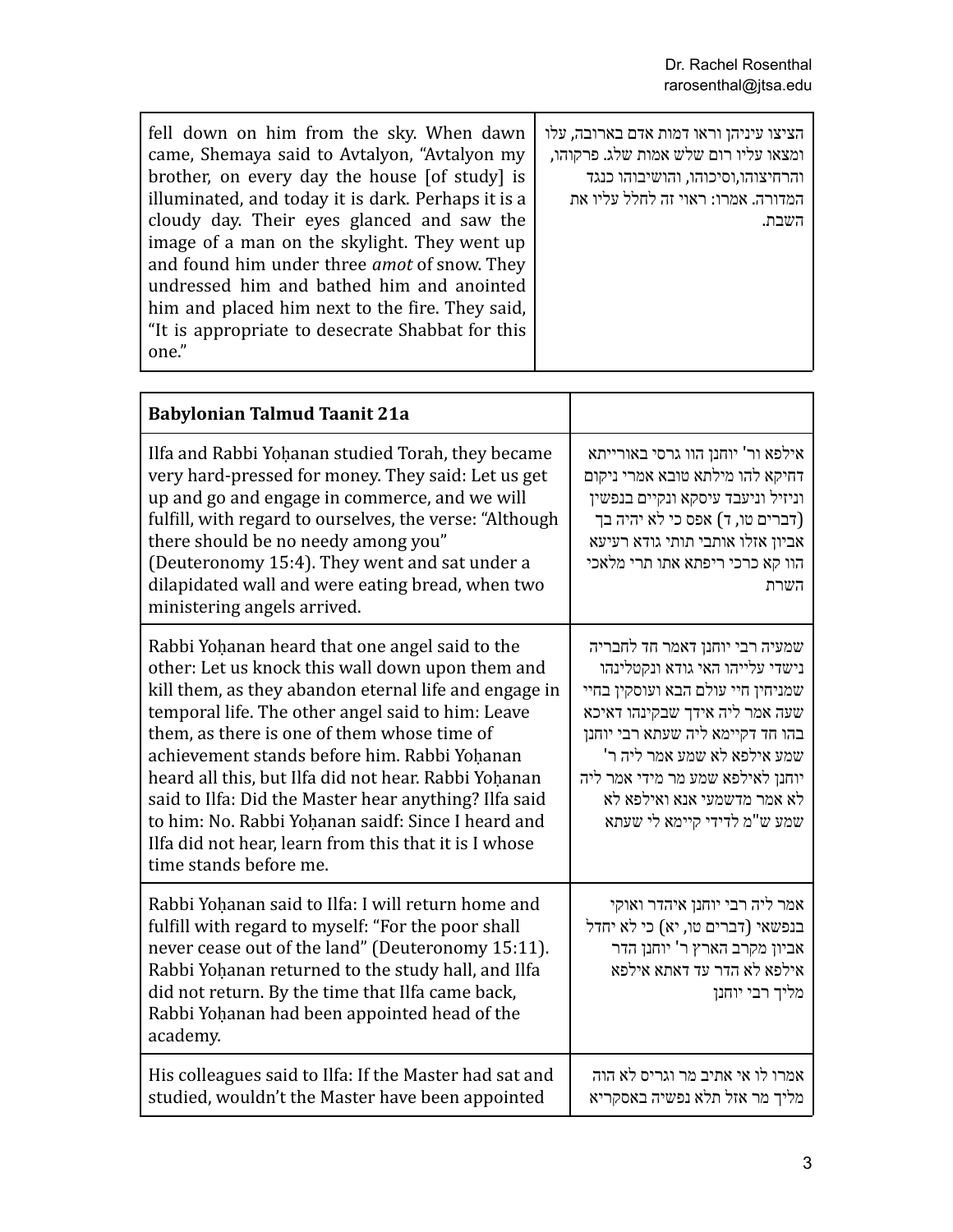| head of the academy? Ilfa went and suspended<br>himself from the mast of a ship, saying: If there is<br>anyone who can ask me a question concerning a<br>baraita of Rabbi Hiyya and Rabbi Oshaya, and I do<br>not resolve his problem from a mishna, I will fall<br>from the mast of this ship and be drowned.                                                                                            | דספינתא אמר אי איכא דשאיל לי<br>במתניתא דר' חייא ורבי אושעיא ולא<br>פשטינא ליה ממתני' נפילנא<br>מאסקריא דספינתא וטבענא                             |
|-----------------------------------------------------------------------------------------------------------------------------------------------------------------------------------------------------------------------------------------------------------------------------------------------------------------------------------------------------------------------------------------------------------|----------------------------------------------------------------------------------------------------------------------------------------------------|
| A certain old man came and taught him: If there is a<br>man who, upon his deathbed, says: Give a shekel to<br>my sons every week, but where, they are fit for the<br>court to give them a sela, i.e., double the amount,<br>they give them a sela. But if he said: Give them only<br>a shekel, the court gives them only a shekel.                                                                        | אתא ההוא סבא תנא ליה האומר תנו<br>שקל לבניי בשבת והן ראויין לתת<br>להם סלע נותנין להם סלע ואם אמר<br>אל תתנו להם אלא שקל אין נותנין<br>להם אלא שקל |
| If one said: If my sons die, others should inherit<br>their portion in their stead, whether he said: Give<br>them a shekel, or whether he said: Give them only a<br>shekel, then the court gives his sons only a shekel<br>per week. Ilfa said to the old man: In accordance<br>with whose opinion is this ruling? It is Rabbi Meir,<br>who said: It is a mitzva to fulfill the statement of the<br>dead. | אם אמר מתו ירשו אחרים תחתיהם<br>בין שאמר תנו בין שאמר אל תתנו<br>אין נותנין להם אלא שקל א"ל הא<br>מני ר"מ היא דאמר מצוה לקיים דברי<br>המת          |

| Pirkei D'Rabi Eliezer Chapter 1                                                                                                                                                                                                                                                                                                                                                                                                                                                                                                                                                                                                                                                                                                                               |                                                                                                                                                                                                                                                                                                                                                                                                                                                                                                                                                         |
|---------------------------------------------------------------------------------------------------------------------------------------------------------------------------------------------------------------------------------------------------------------------------------------------------------------------------------------------------------------------------------------------------------------------------------------------------------------------------------------------------------------------------------------------------------------------------------------------------------------------------------------------------------------------------------------------------------------------------------------------------------------|---------------------------------------------------------------------------------------------------------------------------------------------------------------------------------------------------------------------------------------------------------------------------------------------------------------------------------------------------------------------------------------------------------------------------------------------------------------------------------------------------------------------------------------------------------|
| It once happened with R. Eliezer ben Hyrcanus<br>whose father has ploughers, and they would<br>plough on the fertile ground. He would plough a<br>stony part, and he would sit and cry. His father<br>said to him: Why are you crying? Perhaps you<br>are crying because you are ploughing a stony<br>part. Now you can plough on the fertile ground!<br>He sat on the fertile ground and he would cry.<br>His father said to him: Why are you crying?<br>Perhaps you are suffering because you are<br>ploughing fertile ground? R. Eliezer said to him:<br>No. [His father said to him]: Why are you<br>crying? R. Eliezer said to him: Because I want to<br>learn Torah. His father said to him: But you are<br>28 years old! And you want to learn Torah?! | מעשה ברבי אליעזר בן הורקנוס, שהיו<br>לאביו חורשים, והיו חורשין על גבי<br>המענה, והוא היה חורש בטרשין, ישב לו<br>והיה בוכה. אמר לו אביו מפני מה אתה<br>בוכה, שמא מצטער אתה שאתה חורש<br>בטרשין, עכשו אתה חורש על גבי המענה.<br>ישב לו על גבי המענה והיה בוכה. אמר לו<br>מפני מה אתה בוכה, שמא מצטער אתה<br>שאתה חורש על גבי המענה. אמר לו לאו,<br>ולמה אתה בוכה, אמר לו שאני מבקש<br>ללמד תורה, אמר לו והלא בן עשרים<br>ושמונה שנים אתה ואתה מבקש ללמד<br>תורה, אלא קח לך אשה ותוליד לך בנים<br>ואתה מוליכן לבית הספר.<br>עשה שתי שבתות ולא טעם כלום, עד |
| Rather, take a wife for yourself, and you will                                                                                                                                                                                                                                                                                                                                                                                                                                                                                                                                                                                                                                                                                                                | שנגלה לו אליהו זכרונו לברכה ואמר לו,                                                                                                                                                                                                                                                                                                                                                                                                                                                                                                                    |
| have sons, and you can send them to school.<br>R. Eliezer went two weeks without eating                                                                                                                                                                                                                                                                                                                                                                                                                                                                                                                                                                                                                                                                       | בן הורקנוס למה אתה בוכה, אמר לו מפני<br>שאני מבקש ללמד תורה, אמר לו אם אתה                                                                                                                                                                                                                                                                                                                                                                                                                                                                              |
| anything, until Eliyahu, who is remembered for                                                                                                                                                                                                                                                                                                                                                                                                                                                                                                                                                                                                                                                                                                                | מבקש ללמד תורה, עלה לירושלים אצל                                                                                                                                                                                                                                                                                                                                                                                                                                                                                                                        |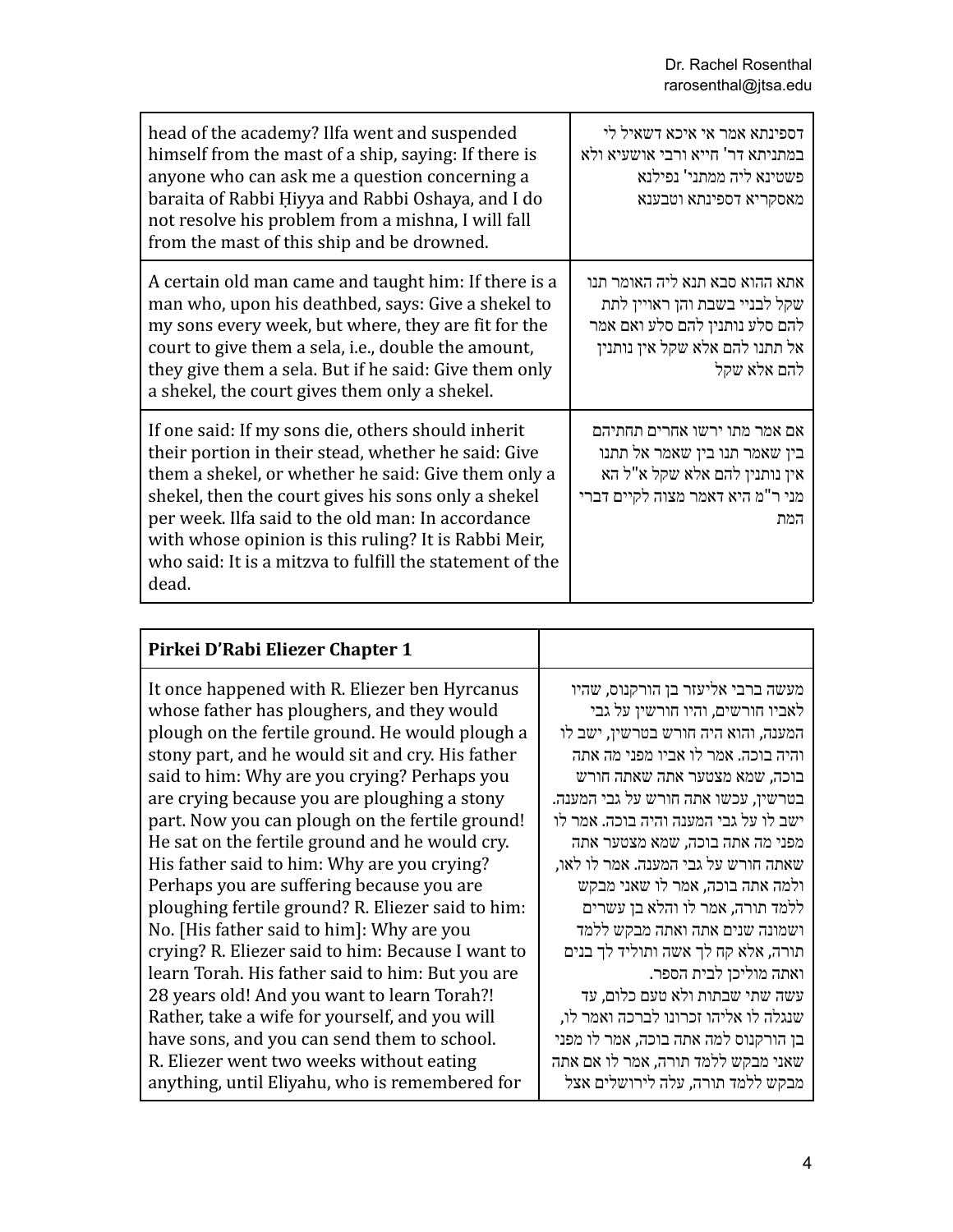| good, appeared to him and said to him: son of<br>Hyrcanus, why are you crying? Eliezer said to | רבן יוחנן בן זכאי. |
|------------------------------------------------------------------------------------------------|--------------------|
| him: Because I want to learn Torah. Eliyahu said                                               |                    |
| to him: If you want to learn Torah, go up to<br>Jerusalem to R. Yochanan ben Zakkai.           |                    |

| <b>Babylonian Talmud Brachot 28a</b>                                                                                                                                                                                                                                                                                                                                                                                                                                                                                                                                                                                                                                                                                                                                                                                                                                                                                                                                                                                                                                                                                                                 |                                                                                                                                                                                                                                                                                                                                                                                                                                                                                                                                                                                                                                               |
|------------------------------------------------------------------------------------------------------------------------------------------------------------------------------------------------------------------------------------------------------------------------------------------------------------------------------------------------------------------------------------------------------------------------------------------------------------------------------------------------------------------------------------------------------------------------------------------------------------------------------------------------------------------------------------------------------------------------------------------------------------------------------------------------------------------------------------------------------------------------------------------------------------------------------------------------------------------------------------------------------------------------------------------------------------------------------------------------------------------------------------------------------|-----------------------------------------------------------------------------------------------------------------------------------------------------------------------------------------------------------------------------------------------------------------------------------------------------------------------------------------------------------------------------------------------------------------------------------------------------------------------------------------------------------------------------------------------------------------------------------------------------------------------------------------------|
| They said: How long will Rabban Gamliel<br>continue afflicting him? Last year on Rosh<br>HaShana, he afflicted him. Regarding the<br>firstborn, in the incident of Rabbi Tzadok, he<br>afflicted him. Here too, he is afflicting him. Let us<br>remove him from his position as Nasi.                                                                                                                                                                                                                                                                                                                                                                                                                                                                                                                                                                                                                                                                                                                                                                                                                                                                | אמרי: עד כמה נצעריה וניזיל? בראש<br>השנה אשתקד צעריה, בבכורות במעשה<br>דרבי צדוק צעריה, הכא נמי צעריה, תא<br>ונעבריה!                                                                                                                                                                                                                                                                                                                                                                                                                                                                                                                         |
| Who shall we establish in his place? Shall we<br>establish Rabbi Yehoshua? Rabbi Yehoshua was<br>party to the incident. Shall we establish Rabbi<br>Akiva? Perhaps Rabban Gamliel would cause him<br>to be divinely punished as he lacks the merit of<br>his ancestors.                                                                                                                                                                                                                                                                                                                                                                                                                                                                                                                                                                                                                                                                                                                                                                                                                                                                              | מאן נוקים ליה? נוקמיה לרבי יהושע?<br>בעל מעשה הוא; נוקמיה לרבי עקיבא?<br>דילמא עניש ליה, דלית ליה זכות אבות.                                                                                                                                                                                                                                                                                                                                                                                                                                                                                                                                  |
| Rather, let us establish Rabbi Elazar ben Azarya.<br>He is wise, rich, and a tenth generation<br>descendant of Ezra. He is wise, so if Rabban<br>Gamliel raises a challenge, he will answer it. And<br>he is rich, so if the need arises to pay homage to<br>the Caesar's court, so he too is able to go and pay<br>homage. And he is a tenth generation descendant<br>of Ezra, so he has the merit of his ancestors, and<br>Rabban Gamliel will be unable to cause him to be<br>punished. They came and said to him: Would the<br>Master consent to being the Head of the Yeshiva?<br>He said to them: I will go and consult with my<br>household. He went and consulted with his wife.<br>She said to him: Perhaps they will remove you.<br>He said to her: Let a person use an expensive<br>goblet one day and let it break tomorrow. She<br>said to him: You have no white hair. That day, he<br>was eighteen years old, a miracle transpired for<br>him and eighteen rows of hair turned white. That<br>explains that which Rabbi Elazar ben Azarya<br>said: I am as one who is seventy years old and he<br>did not say: I am seventy years old | אלא נוקמיה לרבי אלעזר בן עזריה,<br>דהוא חכם והוא עשיר והוא עשירי<br>לעזרא. הוא חכם - דאי מקשי ליה מפרק<br>ליה, והוא עשיר - דאי אית ליה לפלוחי<br>לבי קיסר אף הוא אזל ופלח, והוא עשירי<br>לעזרא - דאית ליה זכות אבות ולא מצי<br>עניש ליה. אתו ואמרו ליה: ניחא ליה<br>למר דליהוי ריש מתיבתא? אמר להו:<br>איזיל ואימליך באינשי ביתי. אזל ואמליך<br>בדביתהו. אמרה ליה:דלמא מעברין לך?<br>אמר לה: [לשתמש אינש] יומא חדא<br>בכסא דמוקרא ולמחר ליתבר. אמרה<br>ליה: לית לך חיורתא. ההוא יומא בר<br>תמני סרי שני הוה, אתרחיש ליה ניסא<br>ואהדרו ליה תמני סרי דרי חיורתא. היינו<br>דקאמר רבי אלעזר בן עזריה: הרי אני<br>כבן שבעים שנה, ולא בן שבעים שנה |